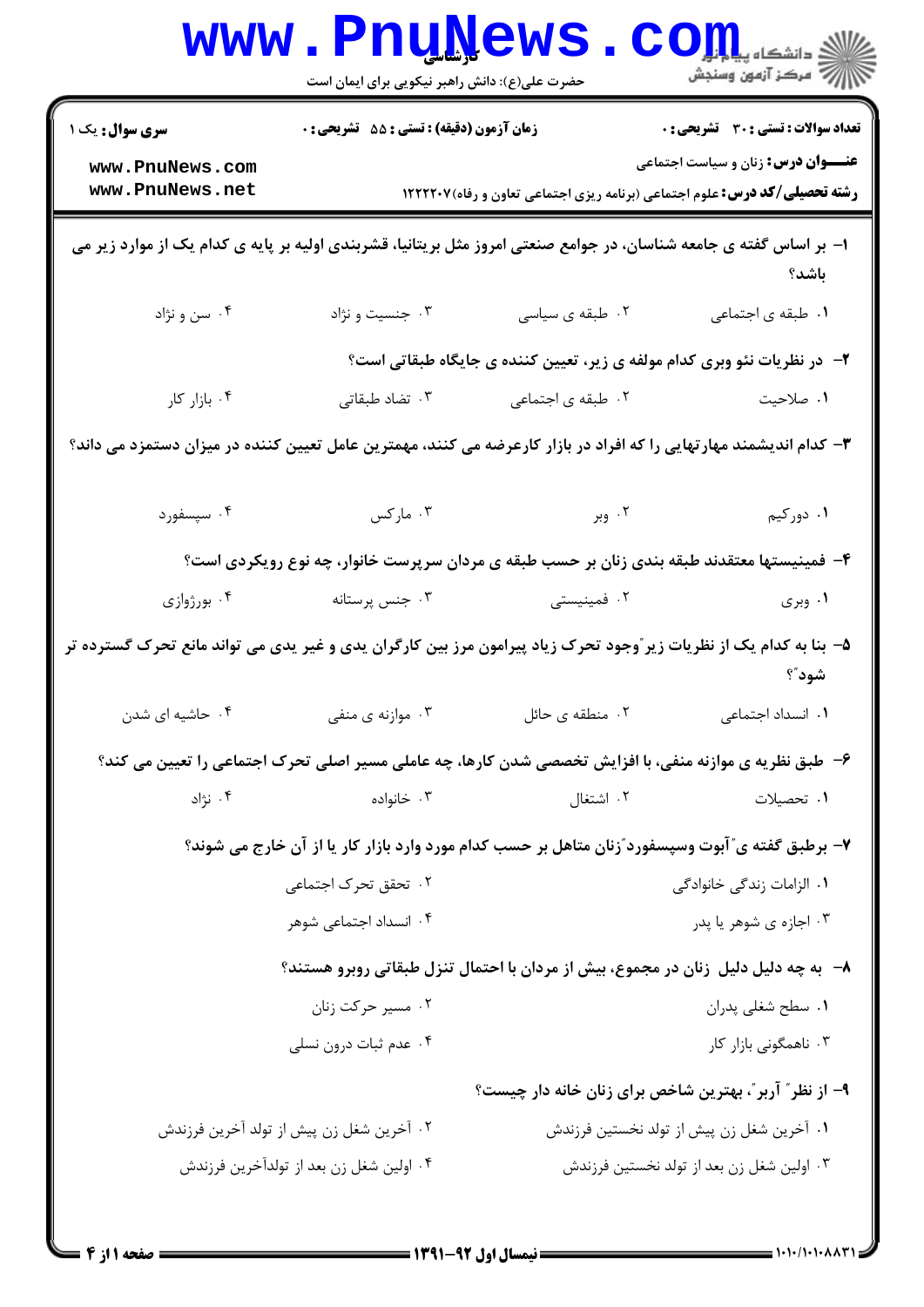|                                                                                                                                                  | <b>WWW.PNUN</b><br>حضرت علی(ع): دانش راهبر نیکویی برای ایمان است                                          | <b>GMP</b>                                                                        | $CO_{\frac{1}{2}}$ دانشڪاه پيا جا<br>رُ⁄ مرڪز آزمون وسنڊش |  |  |  |
|--------------------------------------------------------------------------------------------------------------------------------------------------|-----------------------------------------------------------------------------------------------------------|-----------------------------------------------------------------------------------|-----------------------------------------------------------|--|--|--|
| <b>سری سوال : ۱ یک</b>                                                                                                                           | زمان آزمون (دقیقه) : تستی : 55 آتشریحی : 0                                                                |                                                                                   | <b>تعداد سوالات : تستی : 30 ٪ تشریحی : 0</b>              |  |  |  |
| www.PnuNews.com<br>www.PnuNews.net                                                                                                               |                                                                                                           | <b>رشته تحصیلی/کد درس:</b> علوم اجتماعی (برنامه ریزی اجتماعی تعاون و رفاه)1۲۲۲۲۰۷ | <b>عنـــوان درس:</b> زنان و سیاست اجتماعی                 |  |  |  |
| +ا– جامعه شناسان پیرو وبرچه نوع نظریاتی را درباره ی تقسیم نژادی رد می کنند؟                                                                      |                                                                                                           |                                                                                   |                                                           |  |  |  |
| ۰۴ ايدئولوژيکي                                                                                                                                   | ۰۳ فمینیستی                                                                                               | ۰۲ رادیکالیستی                                                                    | ۰۱ مارکسیستی                                              |  |  |  |
| 11– جامعه شناسانی که متاثر از دیدگاه وبر می باشند،کدام عامل زیر را، حاصل رقابت بین گروهها بر اساس امکانات محدود<br>مسکن، اشتغال وآموزش می دانند؟ |                                                                                                           |                                                                                   |                                                           |  |  |  |
| ۰۴ تضاد بازار                                                                                                                                    | ۰۳ ستم جنسیتی                                                                                             | ۰۲ تقسیم نژادی                                                                    | ٠١ تبعيض نژادي                                            |  |  |  |
| ۱۲- بر اساس نظریه ی ادغام، توسعه با درگیرکردن هر چه بیشتر زنان در اقتصاد و زندگی عمومی، به چه مسئله ای می انجامد؟                                |                                                                                                           |                                                                                   |                                                           |  |  |  |
| ۰۴ بهره کشی طبقاتی                                                                                                                               | ۰۳ تعارض طبقاتي                                                                                           | ۰۲ نا برابری جنسی                                                                 | ۰۱ برابری جنسی                                            |  |  |  |
|                                                                                                                                                  | ۱۳– طبق کدام نظریه، با توسعه ی سرمایه داری، زنان از نظر مالی به مردان وابسته می شوند؟                     |                                                                                   |                                                           |  |  |  |
| ۰۴ انسداد                                                                                                                                        | ۰۳ حاشیه ی شدن                                                                                            | ۰۲ بهره کشی                                                                       | ۰۱ ادغام                                                  |  |  |  |
|                                                                                                                                                  | ۱۴- با استناد به نظریه بهره کشی، چه گروهی در نظام سرمایه داری به عنوان نیروی کار درجه ی دوم محسوب می شود؟ |                                                                                   |                                                           |  |  |  |
| ۰۴ کارگران                                                                                                                                       | ۰۳ زنان کارگر                                                                                             | ۰۲ زنان                                                                           | ٠١ سياه پوستان                                            |  |  |  |
|                                                                                                                                                  | ۱۵– از نظر بلومبرگ،کدام مورد زیر از علل حاشیه نشینی زنان بر اثر توسعه ی اقتصادی نیست؟                     |                                                                                   |                                                           |  |  |  |
|                                                                                                                                                  | ۰۲ کاهش منابع درآمد                                                                                       | ۰۱ سنگین تر شدن کارها                                                             |                                                           |  |  |  |
|                                                                                                                                                  | ۰۴ افزایش فرصتهای شهروندی                                                                                 |                                                                                   | ۰۳ کاهش تندرستی                                           |  |  |  |
|                                                                                                                                                  | ۱۶– دستمزدها در کارخانه های جهان سوم حدود ّا چند برابر دستمزدهای کشورهای پیشرفته می باشد؟                 |                                                                                   |                                                           |  |  |  |
| ۰۴ یک برابر                                                                                                                                      | ۰۳ یک دهم برابر                                                                                           | ۰۲ یک سوم برابر                                                                   | ۰۱ یک دوم برابر                                           |  |  |  |
|                                                                                                                                                  |                                                                                                           | ۱۷- در تایید کدام نظریه در مورد اثرات توسعه بر زنان، شواهدی وجود ندارد؟           |                                                           |  |  |  |
| ۰۴ حاشیه ای شدن                                                                                                                                  | ۰۳ بهره کشی                                                                                               | ۰۲ ادغام                                                                          | ٠١. انسداد                                                |  |  |  |
|                                                                                                                                                  | ۱۸– جامعه شناسان فمینیست معتقدندکه محل عمده ی ستم بر زنان در بریتانیای امروز،کجاست؟                       |                                                                                   |                                                           |  |  |  |
| ۰۴ حکومت                                                                                                                                         | ۰۳ خانواده                                                                                                | ۰۲ دولت                                                                           | ۰۱. بازار کار                                             |  |  |  |
| ۱۹- نظریه های جامعه شناسی خانواده زیر سلطه ی چه مکتبی است؟                                                                                       |                                                                                                           |                                                                                   |                                                           |  |  |  |
|                                                                                                                                                  | ۰۲ مکتب کنش متقابل                                                                                        |                                                                                   | ۰۱ مکتب مارکسیسم                                          |  |  |  |
|                                                                                                                                                  | ۰۴ نئو وبری                                                                                               |                                                                                   | ۰۳ کارکرد گرایی ساختاری                                   |  |  |  |
|                                                                                                                                                  |                                                                                                           |                                                                                   |                                                           |  |  |  |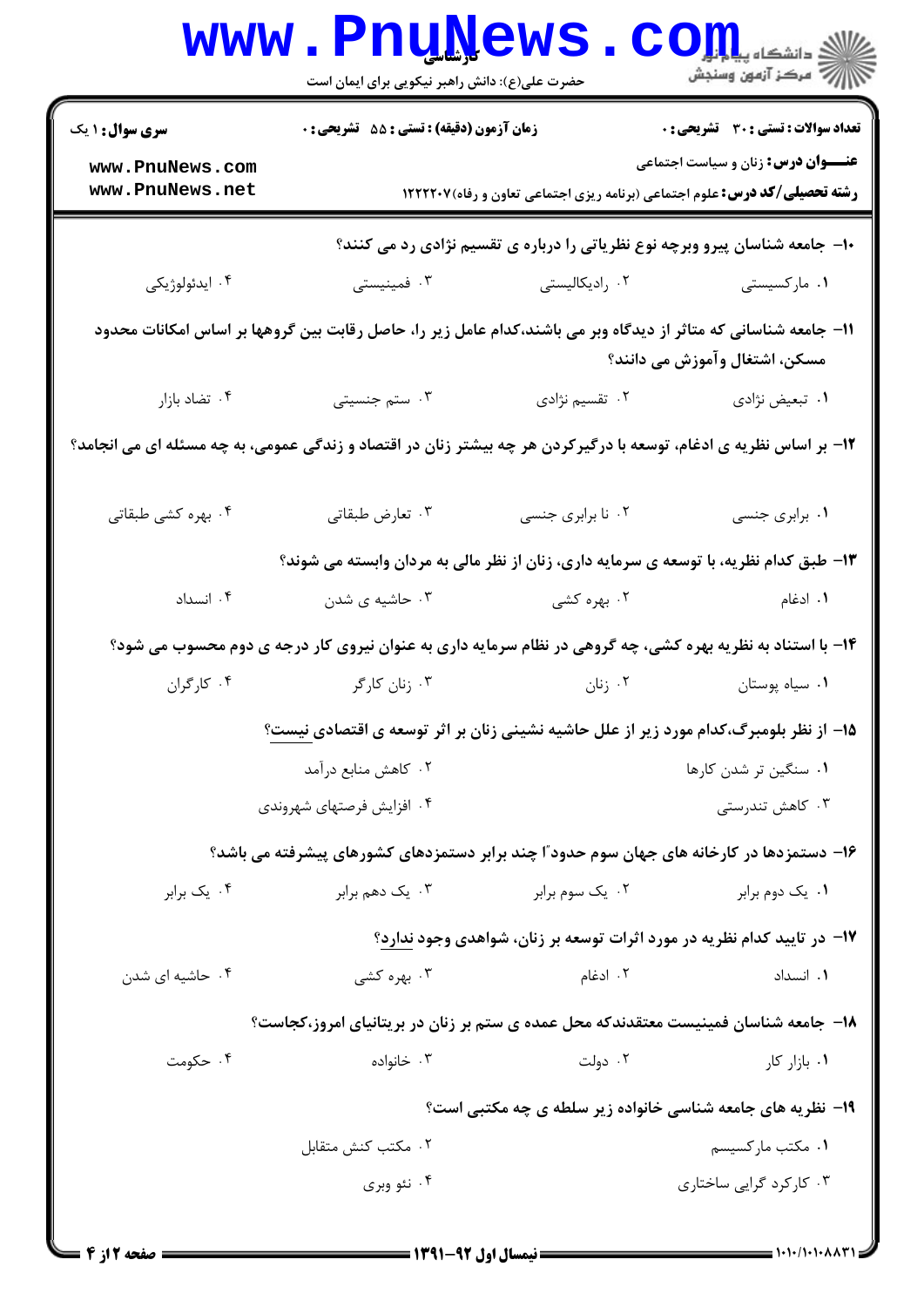|                                                                                                  | <b>www.PnuNews</b><br>حضرت علی(ع): دانش راهبر نیکویی برای ایمان است                                                      |             | الاد دانشگاه پیاهایا<br>اگر مرکز آزمون وسنجش                                                                                  |  |  |
|--------------------------------------------------------------------------------------------------|--------------------------------------------------------------------------------------------------------------------------|-------------|-------------------------------------------------------------------------------------------------------------------------------|--|--|
| <b>سری سوال : ۱ یک</b>                                                                           | زمان آزمون (دقیقه) : تستی : 55 آتشریحی : 0                                                                               |             | <b>تعداد سوالات : تستی : 30 ٪ تشریحی : 0</b>                                                                                  |  |  |
| www.PnuNews.com<br>www.PnuNews.net                                                               |                                                                                                                          |             | <b>عنـــوان درس:</b> زنان و سیاست اجتماعی<br><b>رشته تحصیلی/کد درس:</b> علوم اجتماعی (برنامه ریزی اجتماعی تعاون و رفاه)1۲۲۲۰۷ |  |  |
|                                                                                                  | ۲۰- از نظر کدام گروه، استثمار زنان در خانواده به سود مردان است؟                                                          |             |                                                                                                                               |  |  |
|                                                                                                  | ۰۲ نئو مارکسیستها                                                                                                        |             | ۰۱ فمینیستهای مارکسیست                                                                                                        |  |  |
|                                                                                                  | ۰۴ راديكال فمينيست ها                                                                                                    |             | ۰۳ نئو وبری ها                                                                                                                |  |  |
|                                                                                                  | <b>۳۱</b> - به عقیده ی فمینیستها نهادی شدن کدام نقش، از بزرگترین تغییراتی است که از قرن ۱۷ به این سو در خانواده روی داده |             | است؟                                                                                                                          |  |  |
| ۰۴ پدر ومادر                                                                                     | ۰۳ کد بانو ومادر                                                                                                         | ۰۲ کارگری   | ٠١ سرمايه داري                                                                                                                |  |  |
| ۲۲- پیش از انقلاب صنعتی، زنان متعلق به کدام طبقه، با نقش  تولیدی خودبه مردانشان یاری می رساندند؟ |                                                                                                                          |             |                                                                                                                               |  |  |
| ۰۴ ممتاز                                                                                         | ۰۳ کارگر                                                                                                                 | ۰۲ مرفه     | ۰۱ متوسط                                                                                                                      |  |  |
|                                                                                                  |                                                                                                                          |             | ۲۳– چگونگی تقسیم ٌدستمزد خانواده ؒ در خانه به چه چیزی بستگی دارد؟                                                             |  |  |
|                                                                                                  | ۰۲ مناسبات قدرت میان زن وشوهر                                                                                            |             | ۰۱ تنگنای وابستگی زن به شوهر                                                                                                  |  |  |
|                                                                                                  | ۰۴ شیوه زندگی زن وشوهر                                                                                                   |             | ۰۳ میزان مسئولیت های خانگی                                                                                                    |  |  |
|                                                                                                  | ۲۴– اولین جامعه  شناس فمینیستی که بطور جدی به بررسی تقیسم کار در خانواده پرداخت و به کار خانگی به منزله ی کار            |             | نگریست،چه کسی بود؟                                                                                                            |  |  |
| ۰۴ اکلی                                                                                          | ۰۳ یانگ                                                                                                                  | ۰۲ ویلموت   | ۰۱ پارسونز                                                                                                                    |  |  |
|                                                                                                  | ۲۵- به نظر بسیاری از فمینیستها استثمار و فرو دستی زنان ناشی از چه عاملی می باشد؟                                         |             |                                                                                                                               |  |  |
|                                                                                                  | ۰۲ بیکار بودن                                                                                                            |             | ۰۱ متاهل بودن                                                                                                                 |  |  |
|                                                                                                  | ۰۴ مشاغل پاره وقت داشتن                                                                                                  |             | ۰۳ بچه زاییدن                                                                                                                 |  |  |
|                                                                                                  |                                                                                                                          |             | ۲۶- مهمترین دل مشغولی زنان چیست؟                                                                                              |  |  |
| ۰۴ تیمار داری                                                                                    | ۰۳ بهداشت و درمان                                                                                                        | ۰۲ کار کردن | ۰۱ بچه زاییدن                                                                                                                 |  |  |
|                                                                                                  | ۲۷- از نظر کدام گروه جامعه ی سرمایه داری برای رفع نیازهای خود نظام بهداشت ودرمان را به خدمت می گیرد؟                     |             |                                                                                                                               |  |  |
|                                                                                                  | ۰۲ فمینیستهای رادیکال                                                                                                    |             | ۰۱ ماركسيست فمينيستها                                                                                                         |  |  |
|                                                                                                  | ۰۴ نئو وبري ها                                                                                                           |             | ۰۳ نئو مارکسیستها                                                                                                             |  |  |
| ۲۸- به استدلال گراهام و اکلی پزشکان و زنان به ترتیب، چه دیدی نسبت به آبستنی دارند؟               |                                                                                                                          |             |                                                                                                                               |  |  |
|                                                                                                  | ۰۲ مشکل پزشکی-پدیده ی طبیعی                                                                                              |             | ۰۱ پدیده ی طبیعی-پدیده ی آسیب شناختی                                                                                          |  |  |
|                                                                                                  | ۰۴ پدیده ی طبیعی-مشکل پزشکی                                                                                              |             | ۰۳ پدیده ی آسیب شناختی-مشکل پزشکی                                                                                             |  |  |